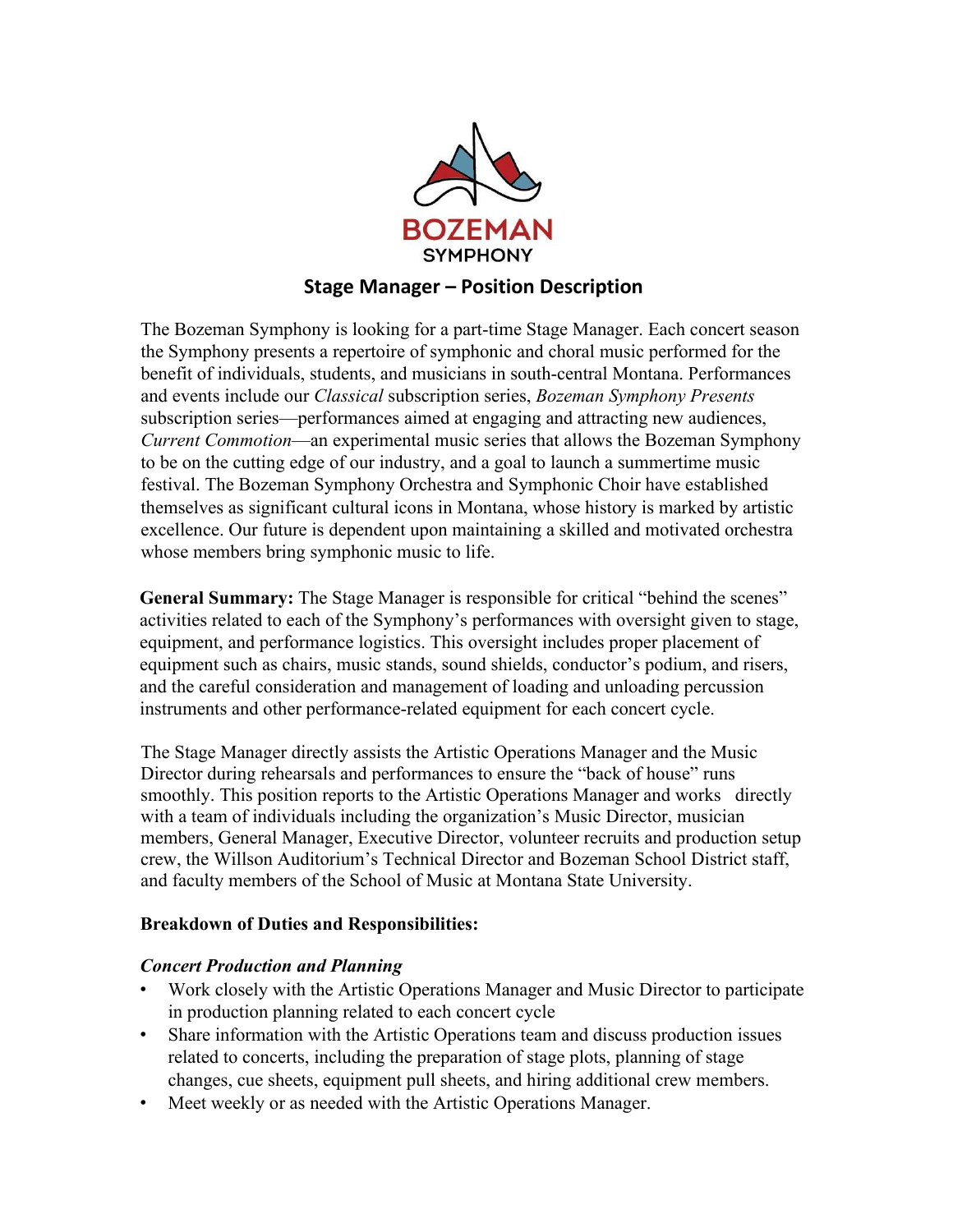## *Equipment Management*

- Work with the Artistic Operations Manager to determine equipment lists related to each concert cycle.
- Recruit crew needed for equipment moves; supervise and assist with the moving and transport of equipment to concert sites; monitor condition and location of equipment.
- Pick up and return U-Haul truck for equipment moves. The Equipment Manager is the only authorized driver of the U-Haul.
- Ensure the safe transport of percussion and auxiliary equipment to and from concert venues.
- Maintain an inventory of production and moving supplies (instrument covers, straps, shims, electrical tape, etc.).

## *Stage Management*

- In communication and collaboration with the Artistic Operations Manager and Willson Auditorium stage crew, oversee concert set up and takedown.
- Setup for rehearsals and concerts; guarantee the proper number and placement of chairs, stands, risers, sound shields, stand lighting, and auxiliary equipment as needed.
- Assist the Artistic Operations Manager during rehearsals and concerts at the performance venue to execute on-site artistic activities that take place during rehearsals and concerts.
- Oversee all necessary stage changes during concerts.
- Ensures the best possible working conditions for the Music Director, orchestra and choir members, guest artists, and other guests.
- Arrive backstage early to check all preparations, informing appropriate personnel and Willson Auditorium stage technicians of any last-minute changes.

# **Minimum Requirements**

- Excellent communication and motivational skills
- Organizational abilities and attention to detail
- Enjoy working with large ensembles and groups of performers
- Valid MT Driver's License and clean driving record
- Ability to work quickly under pressure while maintaining a calm demeanor
- Ability to execute physical demands involving lifting up to 50 lbs
- Strong desire to be a team player with a positive attitude that reflects professionalism to the public, staff, and musicians
- Attend meetings as necessary
- Background in music a plus

# **Preferred Requirements:**

- Experience working or performing with a symphony orchestra.
- Experience with stage plot software.